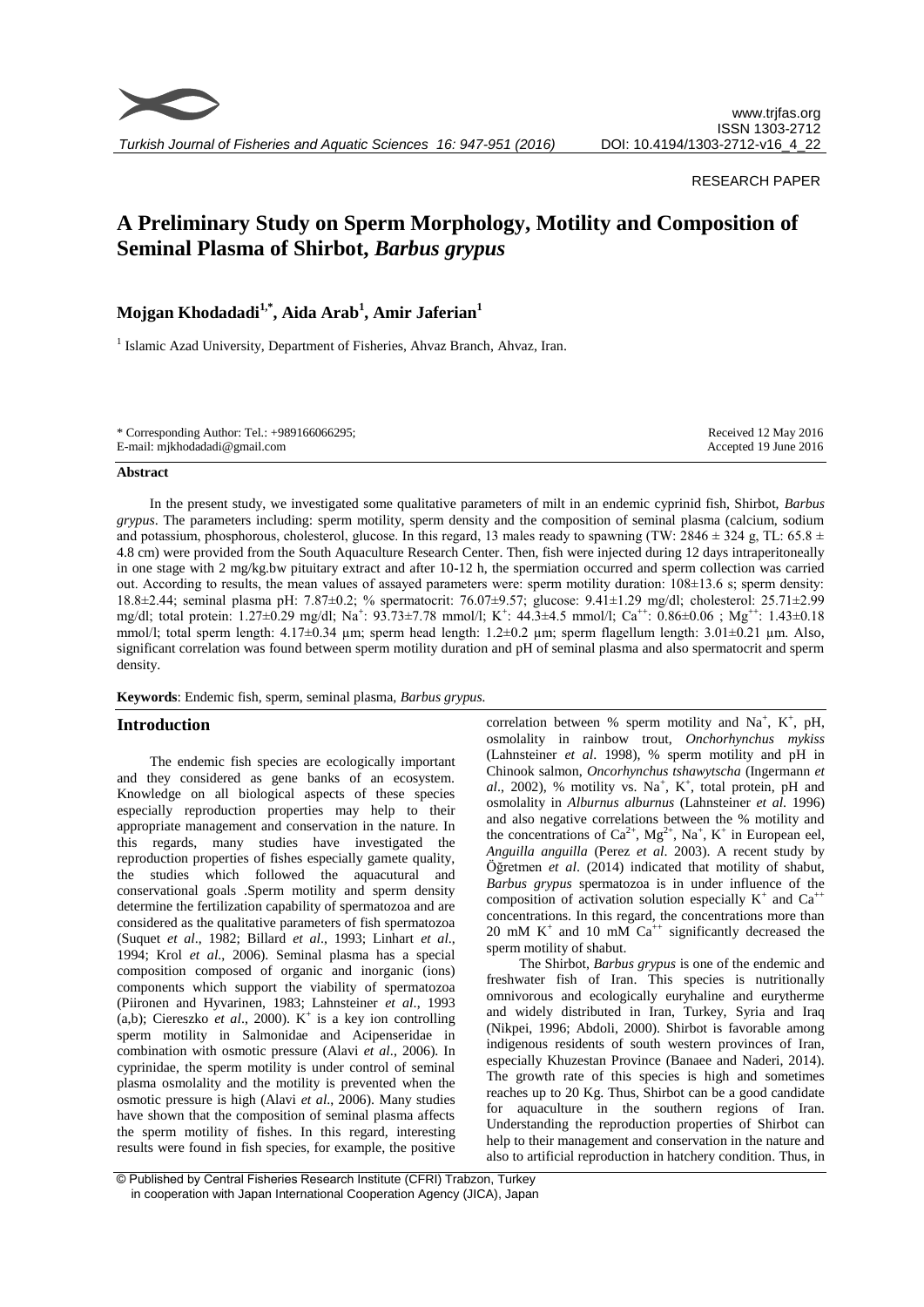the present study we investigated some reproductive parameters including sperm motility, sperm density and the composition of seminal plasma (calcium, sodium and potassium, phosphorous, cholesterol, glucose).

# **Materials and Methods**

The experiment was carried out at the [South](http://en.ifro.ir/SouthAquacultureResearchCenter.aspx)  [Aquaculture Research Center,](http://en.ifro.ir/SouthAquacultureResearchCenter.aspx) Ahvaz, Iran during May to April. Altogether, 13 males ready to spawning (TW: 2846  $\pm$  324 g, TL: 65.8  $\pm$  4.8 cm) were captured from nature (Karun river) and then transported to th[e South Aquaculture Research Center.](http://en.ifro.ir/SouthAquacultureResearchCenter.aspx) After 3 days acclimation to pond condition, male fish were injected during 12 days intraperitoneally in one stage with 2 mg/kg.bw pituitary extract. Before injection, the fish were anaesthetized using 100 pp of MS222 (tricaine methane sulphonate). After injection, males were checked every 6 h interval up to spermiation. During the course of the experiment, the water condition (temperature: 24-25 °C, dissolved oxygen: 8-8.5 mg/l and pH: 7.2-7.3) of each pond was checked and was in normal range. After 10-12 h, the spermiation occurred and sperm collection was carried out by hand-stripping. In this regard, the milt collection was carried out by massage from the anterior portion of the belly (testis region) towards the genital papilla. Special care was taken to avoid the contamination of semen by water, mucus, blood cells, faeces or urine. Immediately after milt collection, the pH of milt samples was measured with a pH meter. Then an aliquot of milt samples were considered for motility and the sperm density analysis and remaining centrifuged (13000 g for 10 min) to separate seminal plasma. To evaluate the duration of sperm motility, a 100 µl freshwater placed on a glass slide under light microscopy (Nikon eclipse 50i) equipped to monitor and then 10 µl fresh sperm was added using a microsampler. Then, the duration of sperm motility was recorded by a time recorder (Secer 2004). Only forward-moving spermatozoa were classified as motile, while sperm cells simply vibrating or turning on their axes (circular movement) were considered as immotile (Aas *et al*., 1991).

The spermatocrit is defined as the ratio of white packed material volume to the total volume of semen  $\times$  100 (Rurangwa *et al*., 2004). Microhaematocrit capillary tubes (75 mm in length and 1.1–1.2 mm in diameter) were used for spermatocrit measurement. Microhaematocrit capillary tubes filled with milt were centrifuged at 5000 rpm for 10

min in a D-78532 centrifuge (Tuttlingen, Zentrifugen, Germany) and then spermatocrit was calculated on the basis of the ratio of spermatozoa volume (white part) to total volume of milt  $\times$  100. To assay sperm density, at first milt samples were diluted 1:1000 times by pipetting10 µl semen in 990 µl of water (Ciereszko and Dabrowski, 1993). Then, a haemocytometer counting chamber was used to determine the spermatozoa density. A droplet of the diluted milt was placed on a haemocytometer slide (depth 0.1 mm) with a coverslip and counted using light microscopy equipped to monitor according to Alavi *et al*. (2006). The light microscope equipped to monitor (400 X) with accuracy of 0.01 µm was used to investigate the morphological properties of spermatozoa including total length, head length and flagellum length.

The seminal plasma concentrations of calcium and phosphorous were assayed photometrically using SELECTRA XL automated chemistry analyzer (ELITech group, vital scientific, Chicago, IL (USA) according to… the protein, cholesterol and glucose were measured spectrophotometrically (RA 1000 Technicon) using standard analysis kits (standard analysis kits from Parsazmoon, Tehran, Iran). Also, the concentration of sodium and potassium were assayed by an automatic electrolyte analyzer (Convergys ISE NG, GmbH, Germany).

#### **Statistical Analysis**

The SPSS software was used to analyze data. All correlations were tested using the bivariate correlation coefficients of Pearson. Then, linear and non-linear regression models were investigated using regression fits.

# **Results**

According to our results, the range of all assayed parameters (n=13) were as follow: sperm density: 15-23  $\times$  $10^9$ ; spermatocrit: 60-90 %; duration of sperm motility: 90-132 s; milt volume: 2.9-4.5 ml; seminal plasma pH: 7.65- 8.27; glucose: 8.2-12.2 mg/dl; cholesterol: 21-29.3 mg/dl; total protein: 0.97-1.9; Na<sup>+</sup>: 84.45-103 mM/l; K<sup>+</sup>: 36.8-49.3 mM/l:  $Ca^{++}$ : : Mg<sup>++</sup>:1.2-1.55 mM/l: total sperm length: 3.48-4.66 µm; sperm head length: 0.88-1.33 µm; sperm flagellum length: 12.6-13.3  $\mu$ m. Also, the mean  $\pm$  SD all parameters have been presented in Table 1. Also, significant correlation was found between sperm motility duration and

**Table 1**. Milt parameters of Shirbot, *Barbus grypus*

| Milt parameters                            | $Mean \pm SD$    |
|--------------------------------------------|------------------|
| sperm density ( $\times$ 10 <sup>9</sup> ) | $18.8 \pm 2.44$  |
| Spermatocrit (%)                           | 76.07±9.54       |
| duration of sperm motility (s)             | $108 \pm 13.6$   |
| milt volume (ml)                           | $3.95 \pm 0.54$  |
| seminal plasma pH                          | $7.87 \pm 0.2$   |
| Glucose $(mg/dl)$                          | $9.41 \pm 1.29$  |
| Cholesterol (mg/dl)                        | $25.71 \pm 2.99$ |
| total protein (mg/dl)                      | $1.27 \pm 0.29$  |
| $Na^+$ (mmol/l)                            | $93.73 \pm 7.78$ |
| $K^+$ (mmol/l)                             | $44.3 \pm 4.5$   |
| $Ca^{++}$ (mmol/l)                         | $0.86 \pm 0.06$  |
| $Mg^{++}$ (mmol/l)                         | $1.43 \pm 0.18$  |
| total sperm length $(\mu m)$               | $4.17\pm0.34$    |
| sperm head length $(\mu m)$                | $1.2 \pm 0.2$    |
| sperm flagellum length $(\mu m)$           | $13.01 \pm 1.21$ |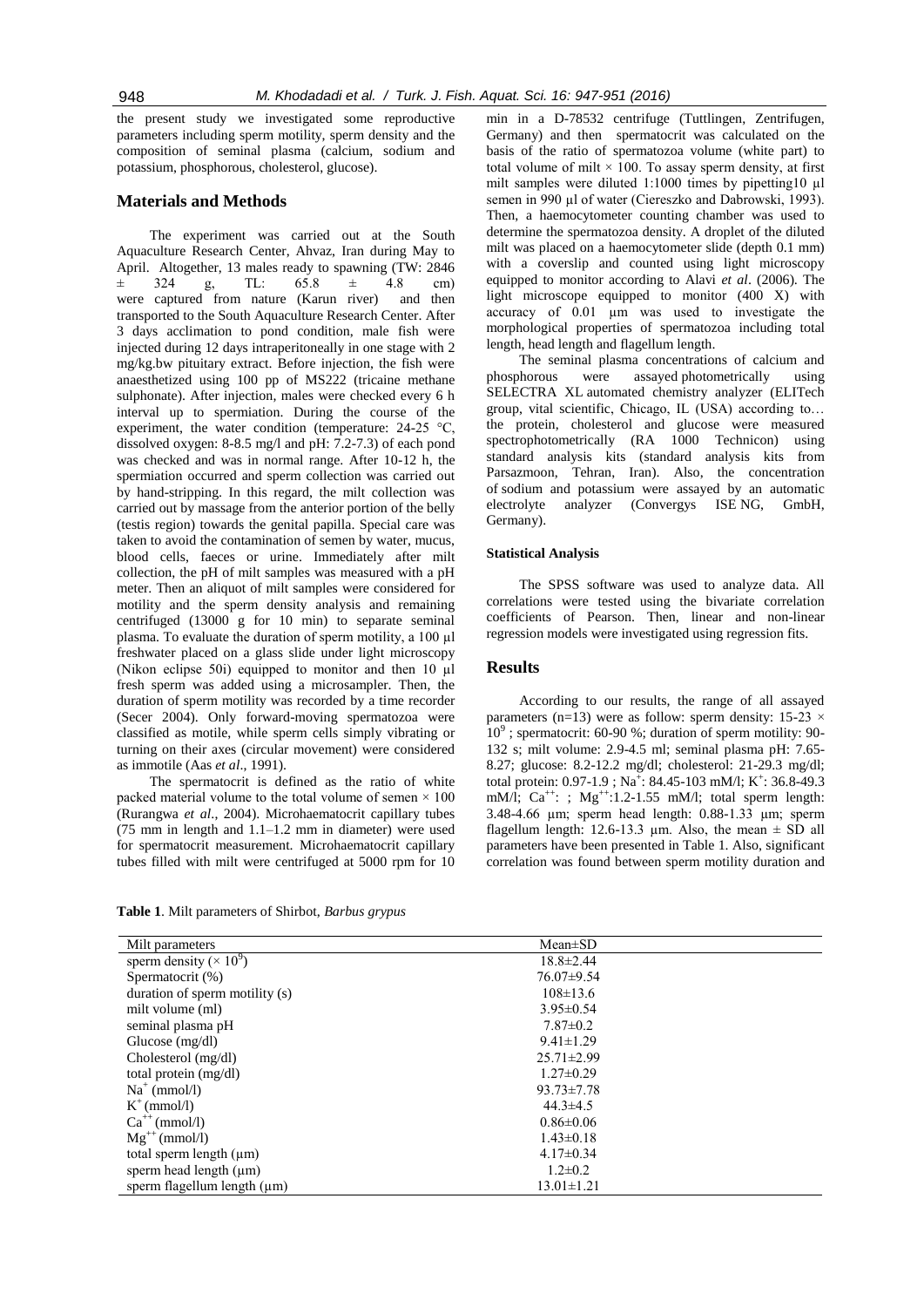seminal plasma pH (Figure 1); sperm motility duration and glucose concentration (Figure 2) and also spermatocrit and sperm density (Figure 3).

### **Discussion**

Knowledge on biological aspects of fish especially reproductive properties is essential to their management and conservation in the nature. In this regard, attentions to endemic fish species are very important since these species are of the most important part of local ecosystem. These species help to sustain the parts of ecosystem. In the present

study, some reproductive properties of an endemic fish species, Shirbot, *Barbus grypus*. In our study, the values of  $\overline{K}^+$  and  $Ca^{++}$  were at the rage of those assayed in other cyprinidae (K<sup>+</sup>: 20-78.87 mmol/l; Ca<sup>++</sup>: 0.7-10.6 mmol/l) (Alavi and Cosson 2006). However, the  $Ca^{++}$  concentration was lower than many cyprinid fishes (Alavi and Cosson 2006). The values of  $Na^+$  and  $Mg^{++}$  in Shirbot were higher than other cyprinid fish (Alavi and Cosson 2006) (Na<sup>+</sup>: 51.3-71.2 mmol/l;  $Mg^{++}$ : 0.02-0.3 mmol/l). The interactions of ions present in the seminal plasma with the sperm membrane affects the membrane potential (Ciereszko *et al*., 2000) and represent a mechanism of inhibition of



**Figure 1.** The relationships between seminal plasma pH and duration of sperm motility in Shirbot, *Barbus grypus.*



**Figure 2.** The relationships between glucose concentration and duration of sperm motility in Shirbot, *Barbus grypus.*



**Figure 3.** The relationships between sperm density and spermatocrit in Shirbot, *Barbus grypus.*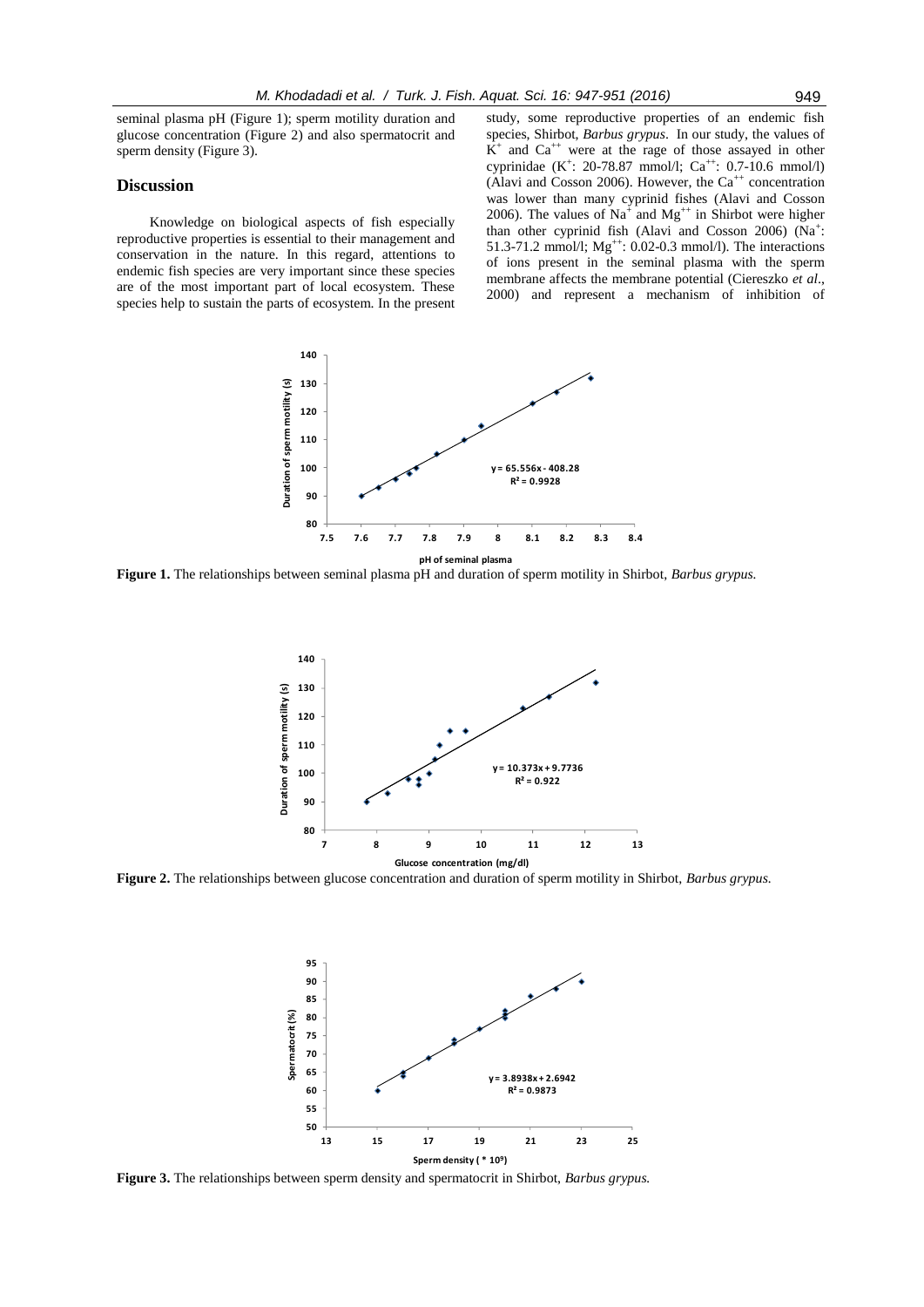spermatozoa in the seminal plasma or sperm duct (Boitano and Omoto, 1991). The inhibition of spermatozoa motility in seminal plasma saves the potential of the motility and allows the initiation of motility when spermatozoa are ejaculated to the water (Krasznai *et al*., 2000). According to our literature review,  $Na^+$  and  $Cl^-$  have been considered as main electrolytes involving in maintenance of the osmolality of seminal plasma (Morisawa *et al*., 1979). It seems that the Shirbot needs more  $Na^+$  and  $Mg^{++}$  in seminal plasma to maintain the optimum osmolality for spermatozoa. The values of glucose, total protein and cholesterol were higher in shirbot than in other cyprinid fish (Verma *et al*., 2009). Also, in a recent study on shirbot, it was found that shirbot spermatozoa are activated in activation solution with  $K^+$  and  $Ca^{++}$  concentrations of 5-80 mM and 5-60 mM respectively (Öğretmen *et al*., 2014). Thus, it seems that the osmolality of seminal plasma is main controlling factor of sperm motility in seminal plasma of shirbot than ions especially  $K^+$  since we recorded ranges of 20-78.87 mmol/l and 0.7-10.6 mmol/l for  $K^+$  and  $Ca^{++}$ respectively.

Commonly, monosaccharides such as glucose serve as energy sources for sperm motility in fish (Stoss, 1983; Lahnesteiner *et al*., 1993b), thus different concentrations of glucose in fish seminal plasma could be related to differences in spermatozoa energy metabolism among fish species. Also, some studies have confirmed the key role of some proteins in the motility of fish spermatozoa through buffering the seminal plasma (Lahnestiner *et al*., 2004; Lahnestiner *et al*., 1996). Thus, it seems that the more level of protein is needed for viability of shirbot spermatozoa compared to other cyprinid fishes. There is insufficient information about the role of cholesterol in seminal plasma, in spite of its identification in the seminal plasma of freshwater fish (Billard *et al*., 1995). Lipids and cholesterol might have a protective effect against environmental changes (especially in temperature) that occur when fish semen is released (Bozkurt *et al*., 2008).In our study, the values of sperm production (sperm density and spermatocrit were at the rage of other cyprinid fishes (Verma *et al*., 2009; Bozkurt and Öğretmen F. 2012). The positive relationship between sperm density and spermatocrit of Shirbot suggests that the evaluation of sperm quantity by spermatocrit determination is better than the spermatozoa counting method from facility and time-saving aspects. In our study, positive relationship was found between pH of seminal plasma and the duration of sperm motility. According to previous studies, during the passage of spermatozoa from the testis to the spermatic duct an increase in external pH may be responsible for the acquisition of motility in some salmonid fish (Morisawa and Morisawa, 1986, 1988; Billard *et al*., 1995) and therefore the seminal fluid pH may also effect the final maturation of spermatozoa (Lahnesteiner *et al*., 1998). Thus, the significant correlation between the duration of motility and semen pH in shirbot may be related to this problem. In addition, it seems that the motility of shirbot spermatozoa in higher in seminal plasma with pHs more than 8. Similar result has been reported for same species in a previous study, where the highest motility was found in pH of 9 (Öğretmen *et al*., 2014). In the present study, some morphological parameters of shirbot spermatozoa were investigated. The morphological properties of sperm may be related with systematics and phylogenetic features and therefore interesting under taxonomical aspects (Jamieson, 1991; Lahnsteiner and Patzner, 2008).

#### **References**

- Aas, G.H., Refstie, T. and Gjerde B. 1991. Evaluation of milt quality of Atlantic salmon. Aquaculture, 95: 125– 132.
- Abdoli, A. 2000. The inlandwater fishes of Iran. Iranian Museum of Nature and Wildlife, Tehran. 378P (in Persian).
- Alavi, S.M.H. and Cosson J. 2006. Sperm motility in fihes: (II) Effcts of ions and osmotic pressure. Cell Biology International, 30: 1–14. DOI: 10.1016/j.cellbi.2005.06.004
- Alavi, S.M.H., Cosson, J. and Kazemi R. 2006. Semen characteristicsin Acipenser persicus in relation to sequential stripping. Journal of Applied Ichthyology 22 (Suppl. 1): 400–405. DOI: 10.1111/j.1439- 0426.2007.00994.x
- Banaee, M. and Naderi, M. 2014.The reproductive biology of Shirbot (*Barbus grypus* Hackel, 1843) in the Maroon River, Iran. International Journal of Aquatic Biology, 2:43-52
- Billard, R., Cosson, J. and Crime L. 1993. Motility of fresh and aged halibut sperm. Aquatic Living Resources, 6: 67–75. DOI: <http://dx.doi.org/10.1051/alr:1993008>
- Billard, R., Cosson, J., Crim, L.W. and Suquet, M. 1995. Sperm physiology and quality. In: Bromage N.R., Roberts R.J. (eds.): Brood Stock Management and Egg and Larval Quality. Blackwell Science, Oxford, UK, 25–52.
- Boitano, S. and Omoto, C.K. 1991. Membrane hyperpolarization activates trout sperm without an increase in intracellular pH. Journal of Cell Science, 98: 343–349.
- Bozkurt, Y. and Öğretmen, F.2012. Sperm quality, egg size, fecundity and their relationships with fertilization rate of grass carp (*Ctenopharyngodon idella*). Iranian Journal of Fisheries Sciences, 11: 755-764
- Bozkurt, Y., Secer, S., Bukan, N., Akcay, E. and Tekin N.2006 Relationship between body condition, physiological and biochemical parameters in brown trout (*Salmo trutta fario*) sperm. Pakistan Journal of Biological Science, DOI: [10.3923/pjbs.2006.940.944](http://dx.doi.org/10.3923/pjbs.2006.940.944)
- Ciereszko, A., Dabrowski, K.1993. Estimation of sperm density of rainbow trout, whitefih and yellow perch using a sperctrophotometric technique. Aquaculture, 109: 367–373. DOI: 10.1016/0044-8486(93)90175-X
- Ciereszko, A., Glogowski, J. and Dabrowski K. 2000. Biochemical characteristics of seminal plasma and spermatozoa of freshwater fihes. In: Tiersch T.R., Mazik P.M. (eds.): World Aquaculture Society. Cryopreservation of Aquatic Species. Baton Rouge, LA, USA, 20–48.
- Ingermann, R.L., Bencic, D.C. and Gloud J.G. 2002. Low seminal plasma buffering capacity corresponds to high pH sensitivity of sperm motility in salmonids. Fish Physiology and Biochemistry. 24: 299–307. DO[I10.1023/A:1015037422720](http://dx.doi.org/10.1023%2FA%3A1015037422720)
- Jamieson, B.G.M.1991. Fish evolution and systematics: Evidence from spermatozoa. Cambridge University Press. Cambridge. pp 319. DOI: 10.1046/j.1420- 9101.1992.5040721.x
- Krasznai, Z., Marian, T., Izumi, H., Damjanovich, S., Balkay, L., Tron, L. and Morisawa M. (2000): Membrane hyperpolarization removes inactivation of Ca2+ channels leading to Ca2+ in Łux and initiation